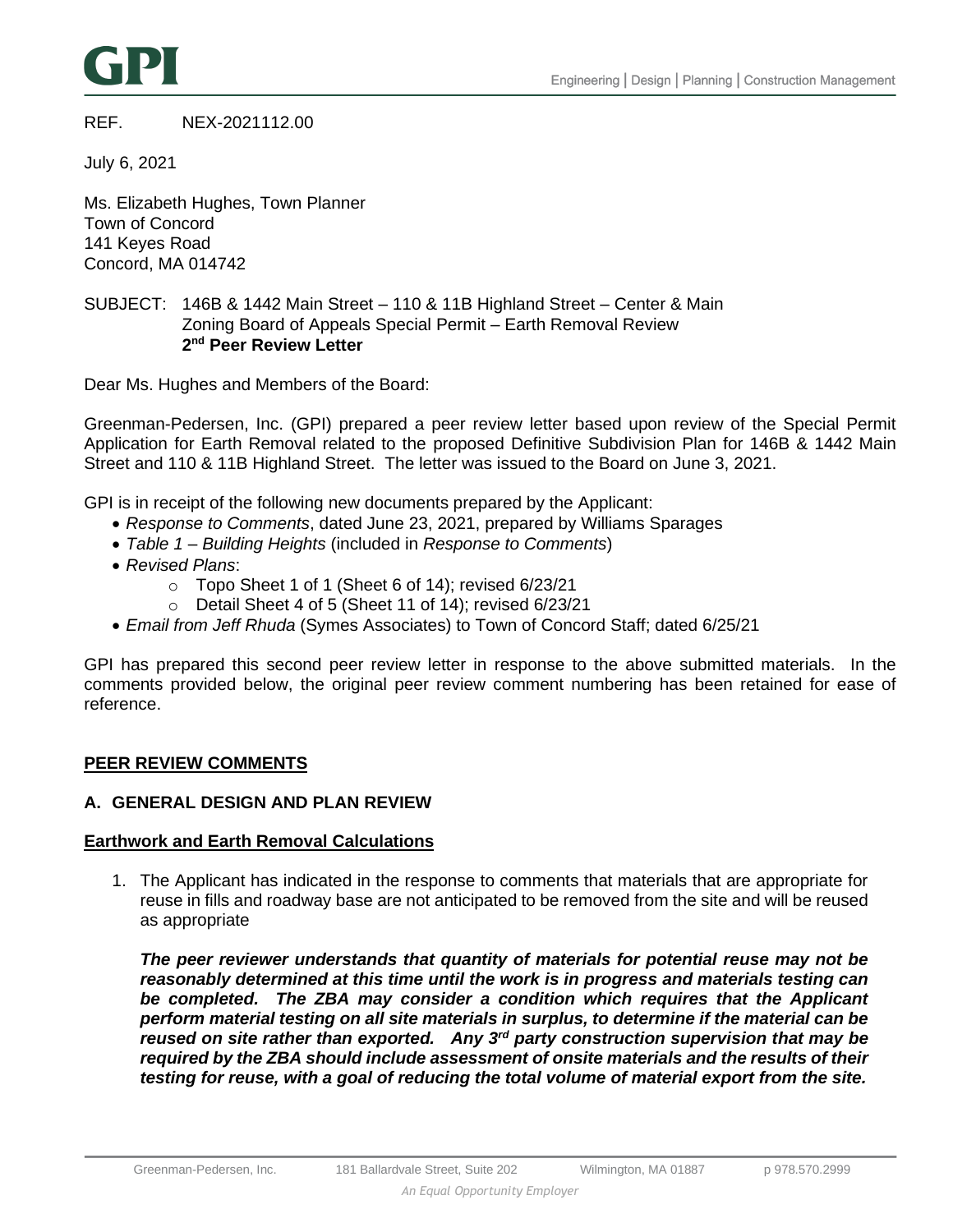2. The Applicant has indicated in the response to comments that materials that are appropriate for reuse in fills and roadway base are not anticipated to be removed from the site and will be reused as appropriate

*See response to Comment #1. Additionally, in an email dated 6/25/21, the Applicant provided the quantity takeoff calculations requested by the peer reviewer. Based upon the quantities, it appears that the Applicant is assuming reuse of existing topsoil to the extent feasible, as well as reuse of all cut material in the areas of fill. GPI takes no exception to the calculations provided.*

3. The Applicant has noted that when practical, combining truck trips will be done, however a majority of the export will be completed prior to structure installation, which is expected. *GPI has no further comment.*

# **Design Review**

4. The Applicant has responded that the roadway profiles cannot be adjusted to further reduce export of soils, due to the building height requirements of the Bylaw related to existing base elevations. The Applicant states that based upon the building height requirements of the Bylaw, raising the road profile would create a condition such that a 2-story structure with approximately 30-foot building heights could not be built. The Applicant has prepared a Table (Table 1 included in the Response to Comments and further revised July 6, 2021) which provides an analysis of this building height constraint for several lots, as well as a plan highlighting those building lots and portions of roadway which could not be modified to reduce export without exceeding the building height requirement.

*GPI reviewed the materials provided by the Applicant and concurs that substantial revisions to the roadway profile grade to reduce material export could not be achieved without exceeding the building height requirement for several lots, if residences with approximately 30-foot building heights are desired (as indicated by the Applicant).*

5. See discussion in Comment #4.

#### **Construction Considerations**

6. The Applicant has clarified that the Interim Roadway Grading shown on Sheet 5 is not intended as a construction phase. Based upon the Applicant, the plan was provided to show the Planning Board the proposed grading if the house lots were not constructed. The Applicant has clarified that the intent of the construction is to complete all of the bulk earth removing including grading of house lots except for foundations, which eliminates the interim phase and therefore the additional SWPPP plan requirements requested by the peer reviewer.

*GPI has no further concerns with the SWPPP plans as shown and as further clarified by the Applicant. GPI continues to recommend that the Board consider a condition requiring third-party construction inspection for monitoring of SWPPP measures during construction given the proposed earthwork activities anticipated to occur on site.*

# **B. GEOTECHNICAL AND HYDROGEOLOGICAL REVIEW**

Subsurface Conditions and Performed Subsurface Explorations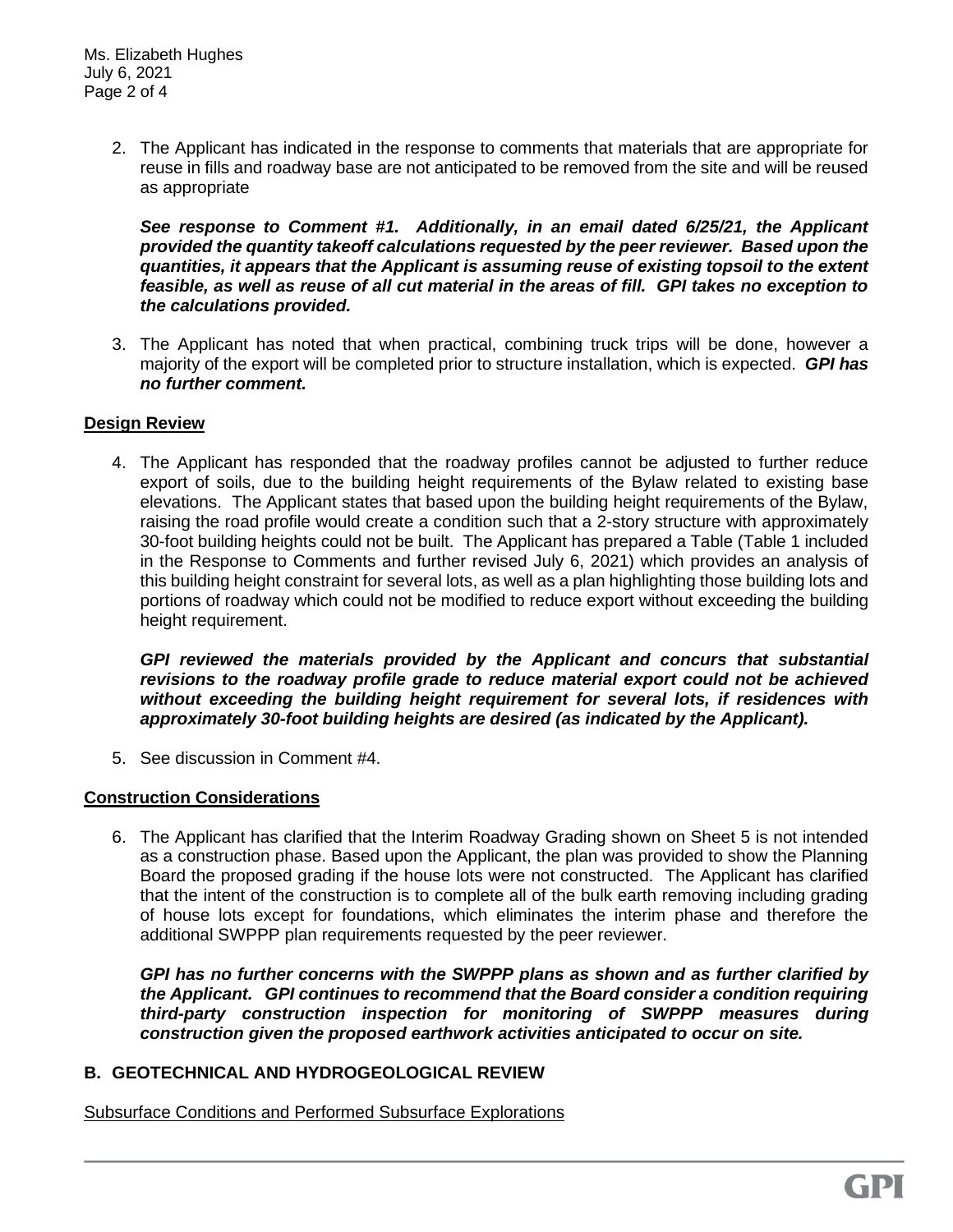## Geotechnical Recommendation No. 1

*The Applicant has agreed in the comment responses to provide the Town of Concord with a Global Slope Stability performed by a registered professional engineer licensed in the Commonwealth of Massachusetts confirming the stability of the cut slopes on lots 1-5 & 13 prior to foundation excavation. The Board may wish to consider this a condition of approval.*

### HYDROGEOLOGICAL IMPACT ON GROUNDWATER LEVELS DUE TO THE EXCAVATIONS

## Geotechnical Recommendation No. 2

*The Applicant has agreed in the comment responses to provide the test borings and groundwater monitoring wells as described in the recommendations. The Board may wish to consider this a condition of approval.*

## **Construction Considerations**

## **Geotechnical Recommendation No. 3**

*The Applicant has agreed in the comment responses to the recommendations provided by the peer reviewer. The Board may wish to consider the recommendations as conditions of approval.* 

### **Geotechnical Recommendation No. 4**

• Prior to placing any fill, the proposed raise-in-grade areas should be stripped of existing topsoil/vegetation, unsuitable materials, and other existing structures. Thereafter, the subgrade should be proof-compacted with at least six passes of a vibratory drum roller compactor with a minimum static drum weight of 10,000 pounds.

#### **The Applicant has agreed to this recommendation.**

• Fill material meeting the gradation requirements for Gravel Borrow (MassDOT M1.03.0 Type b) should be used as raise-in-grade fill below the proposed dwelling footprints, roadways, and other structures including the zone of influence. The fill material should be compacted to at least 95 percent of the maximum dry density as determined by Modified Proctor Tests (ASTM D-1557, Method C). The zone of influence is defined as that area within a line projecting outward and downward from the outside edges of the proposed structure or roadway at a one horizontal to one vertical (1H:1V) slope. Loose lift thicknesses of the fill should be placed no greater than 12 inches.

#### **The Applicant has agreed to this recommendation.**

• Protect subgrades from frost at all times during construction. Fill should not be placed over frozen soil.

## *The Applicant has agreed to this recommendation below the roadway and building footprints.*